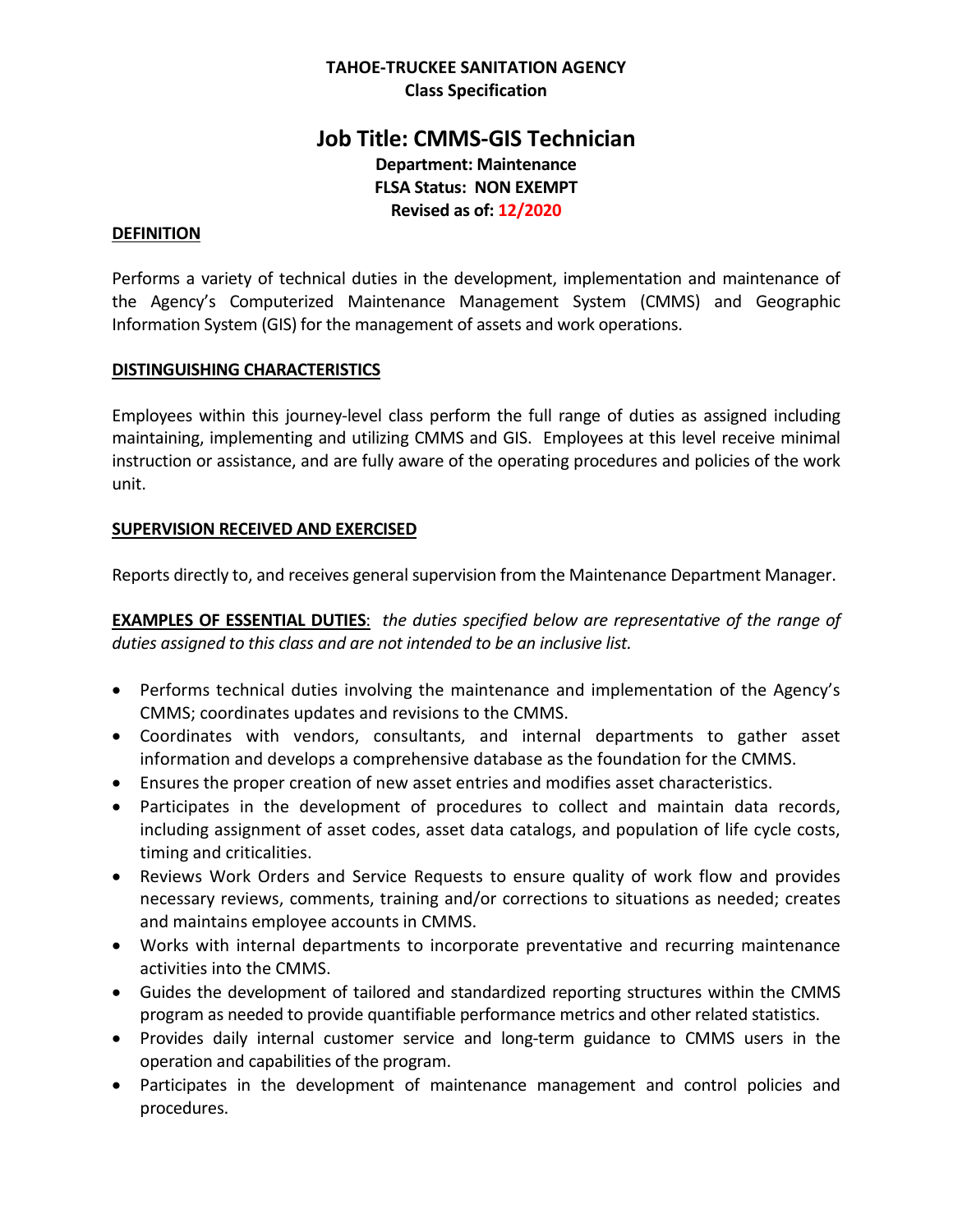# **CLASS TITLE: CMMS-GIS Technician**

- Assists in the development of protocols for the standardization of data entry.
- Supports the GIS program by incorporating new data into existing map layers, making data corrections, performing quality control and developing and maintaining associated base map control.
- Prepares updates to facility maps and associated asset data using ESRI software as necessary to include as-built information.
- Assists staff in various departments by running data queries, performing data analysis, updating data and maps, and providing general mapping expertise.
- Assists with the development of CMMS and GIS procedures and distributes CMMS and GIS data to end users.
- Ensures the integrity of data structures and hard files.
- Generates reports, analyzes equipment records and asset records, and similar information for accuracy and completeness.
- Develops quality control procedures to ensure consistency.
- Represents the Agency with dignity, integrity, and the spirit of cooperation in all relations with staff and the public.
- Builds and maintains positive working relationships with co-workers, other Agency employees and the public using principles of good customer service.
- Performs related duties as assigned.

# **QUALIFICATIONS**

# **Knowledge of:**

- Principles of asset processes and data flow.
- CMMS software and hardware systems including implementation and maintenance.
- Basic geographic information system (GIS) concepts, principles, and analytical techniques, including computerized mapping and attribute-data conversion, manipulation and analysis.
- Principles and practices of relational database design and development.
- Demonstrated understanding of CMMS and GIS system information and data security.
- SQL query fundamentals and report building.
- KPI and dashboarding principles.
- Reliability Centered Maintenance and/or Predictive Maintenance concepts.
- Modern office practices, methods, and computer equipment including relevant software programs.
- Operation of office equipment including personal computers, fax machines, copiers, printers, telephones, voicemail and e-mail systems, etc.
- Oral and written communication skills; business English including vocabulary, spelling, and correct grammatical usage and punctuation.
- Safe work practices.
- Principles and practices of customer service.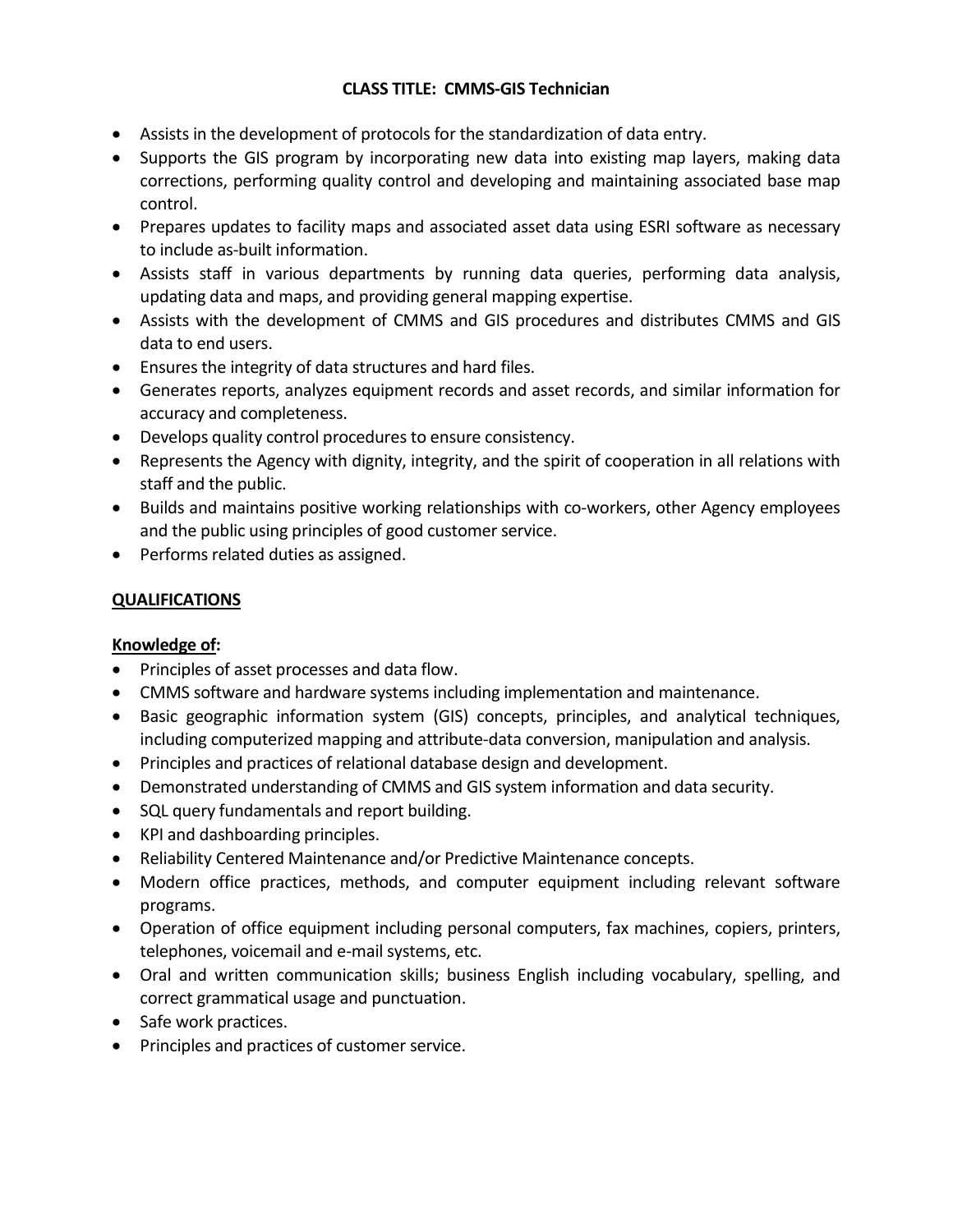# **CLASS TITLE: CMMS-GIS Technician**

# **Ability to:**

- Coordinate the collection of capital asset information; develop and employ methods that ensure accurate data collection.
- Assist users in understanding the development, implementation, and maintenance of the CMMS for managing T-TSA assets.
- Utilize the CMMS to capture asset data to help streamline capital planning, track condition data, preventative maintenance schedules, and maintenance costs.
- Train various user groups in the proper use of the CMMS.
- Develop recommendations for key problem areas and implement and/or monitor changes.
- Prepare clear and concise reports, tables, schedules, summaries, and other materials in statistical and narrative form.
- Understand the operations of T-TSA and collect, interpret and integrate relevant data from multiple sources.
- Understand and carry out oral and written instructions, and prioritize workload to meet deadlines.
- Read, write and comprehend the English language at a level necessary for effective job performance exercising correct English usage, vocabulary, spelling, grammar and punctuation.
- Communicate effectively, tactfully and positively in both oral and written form.
- Operate and use modern office equipment and technology, including computers and applicable software.
- Maintain regular attendance and adhere to prescribed work schedule to conduct job responsibilities.
- Utilize appropriate safety procedures and practices for assigned duties.
- Establish and maintain effective working relationships with those contacted in the course of work.
- Contribute effectively to the accomplishment of Agency goals, objectives and activities.

### **Experience and Education:**

Any combination of experience and training that would provide the required knowledge and abilities is qualifying. A typical way to obtain the required knowledge and abilities would be:

### **Experience:**

Two years of responsible experience in the maintenance and implementation of an asset management system. Administrator-level within the asset management system is highly desirable. Crystal Reports experience is highly desirable.

### **Education:**

Equivalent to an Associate's degree from an accredited college or university with major course work in computer science, information technology, GIS, or a related field.